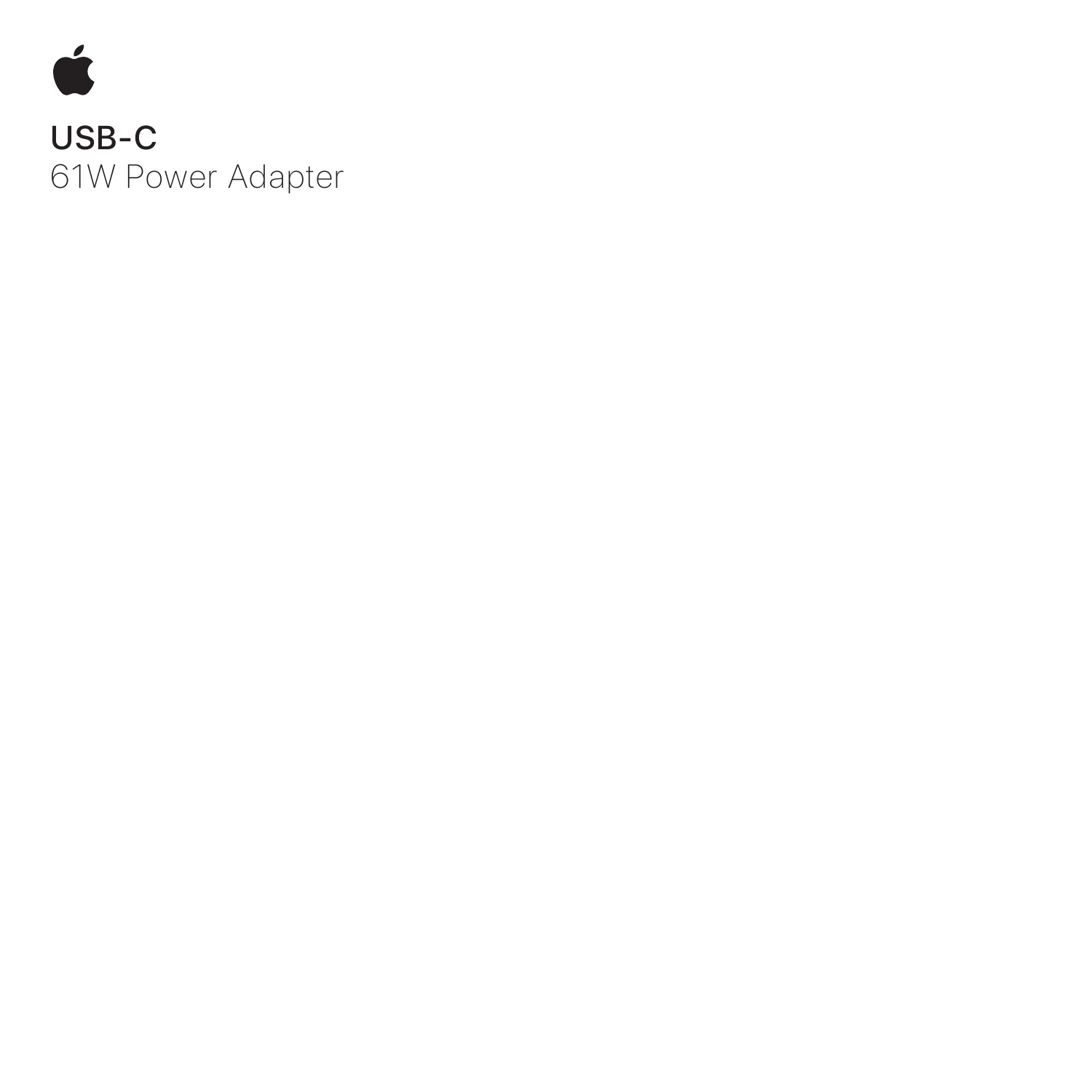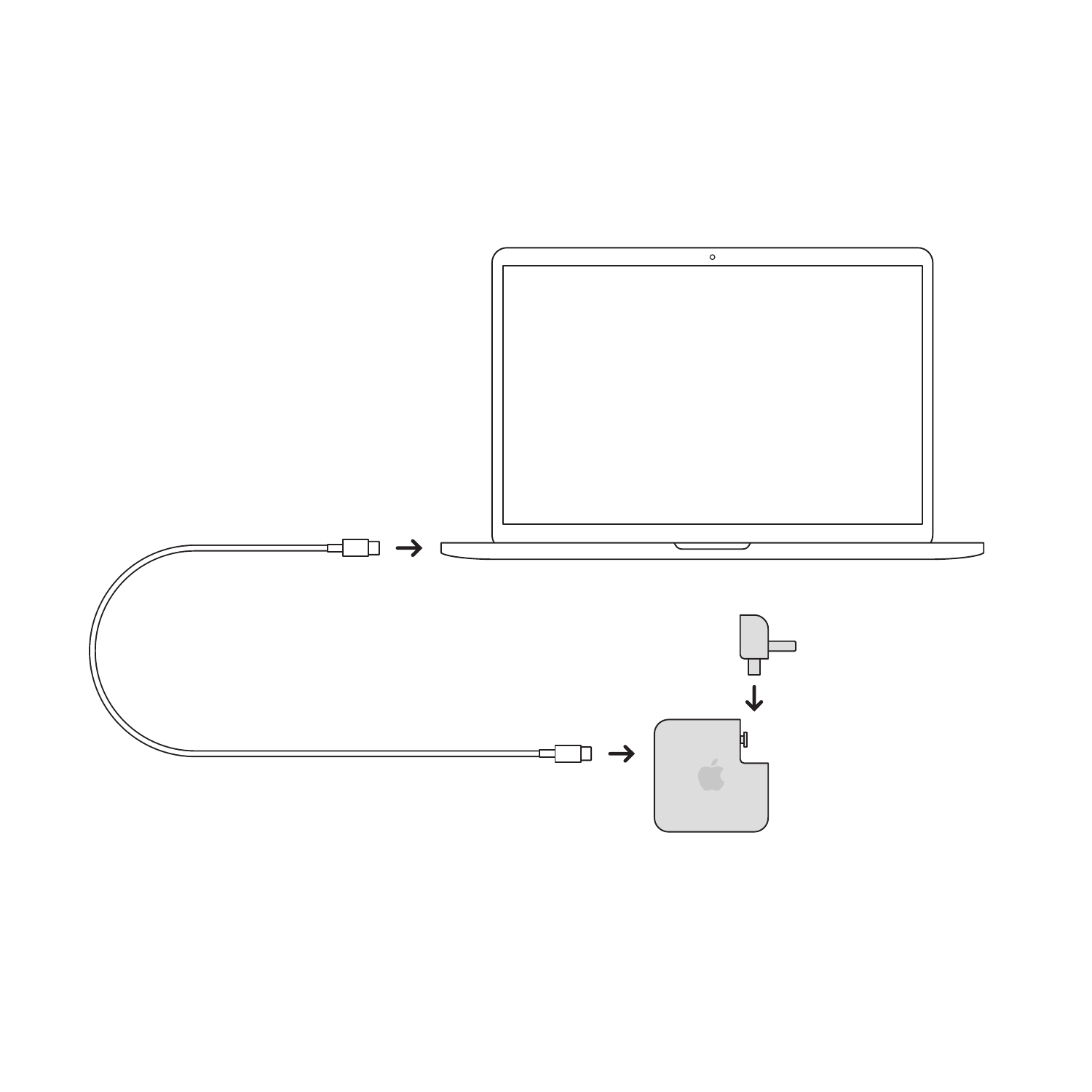Use the Apple 61W USB-C Power Adapter and a USB-C cable to charge your USB-C device. Use any Apple USB-C cable, or the one that came with your device.

## To charge your device:

- 1. Connect a USB-C cable to the power adapter, extend the electrical prongs (if necessary), and plug the power adapter firmly into a power outlet. Do not connect or disconnect the Apple 61W USB-C Power Adapter with wet hands.
- 2. Connect the other end of the cable to your USB-C device.

## Safety information

WARNING: Failure to follow these safety instructions could result in fire, electric shock, or other injury or damage.

The power adapter may become very warm during normal use. The power adapter complies with the user-accessible surface temperature limits defined by the International Standard for Safety of Information Technology Equipment (IEC 60950-1). However, even within these limits, sustained contact with warm surfaces for long periods of time may cause discomfort or injury. To reduce the possibility of overheating or heat-related injuries:

- Always allow adequate ventilation around the power adapter and use care when handling it.
- Use common sense to avoid situations where your skin is in prolonged contact with the power adapter when it's plugged into a power source. For example, don't sleep with the power adapter when it's plugged into a power source.
- Take special care if you have a physical condition that affects your ability to detect heat against the body.

Don't use the power adapter in wet locations, such as near a sink, bathtub, or shower stall, and don't connect or disconnect the power adapter with wet hands.

Unplug the Apple 61W USB-C Power Adapter if any of the following conditions exists:

- The USB cable has become frayed or damaged.
- The plug part of the adapter or the adapter case has become damaged.
- The adapter is exposed to rain, liquid, or excessive moisture.
- You suspect the adapter needs service or repair.
- You want to clean the adapter.
- The adapter has been dropped.